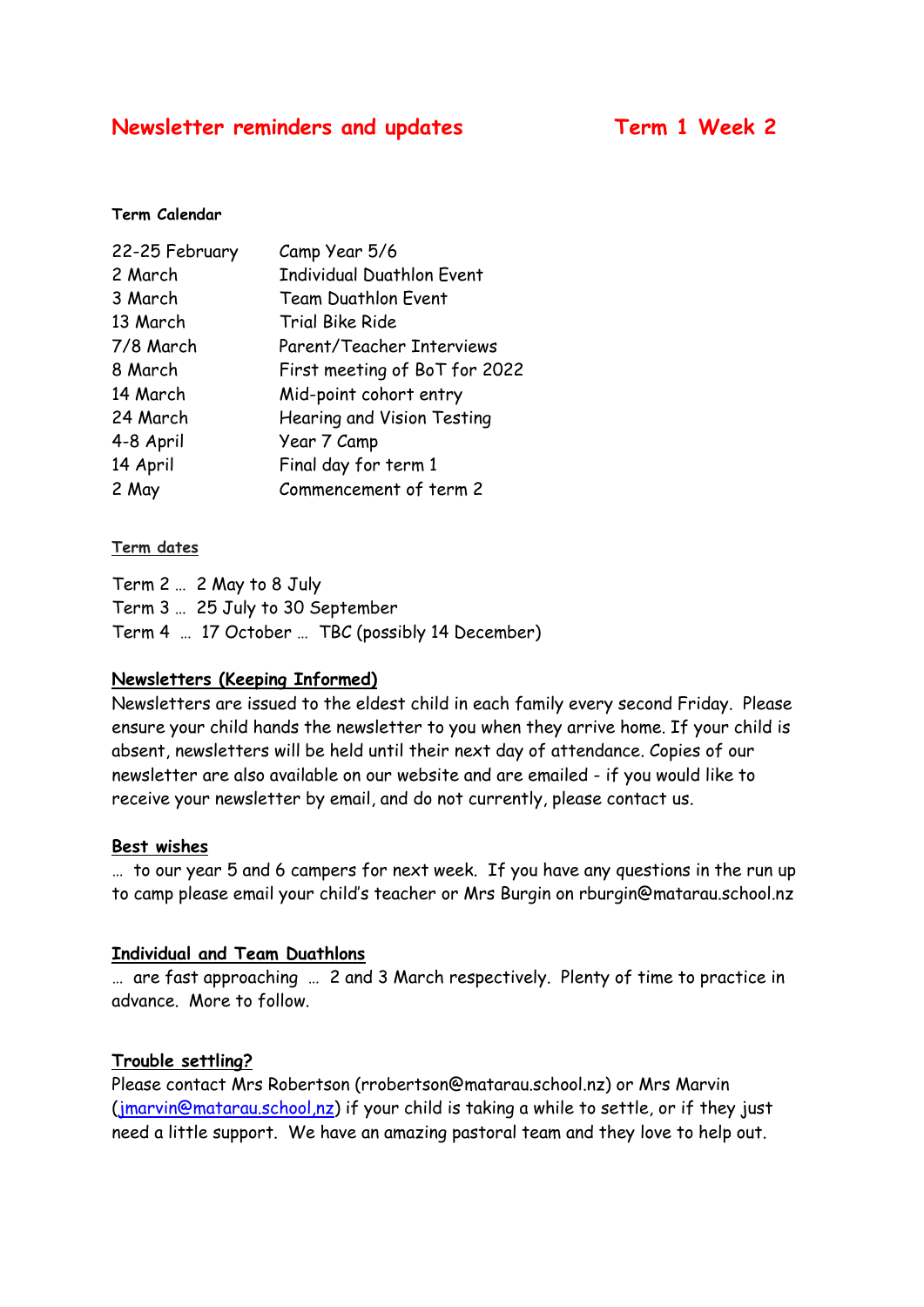#### **Year 7/8 Immunisations - HPV & Boostrix**

The public health nurses who run the school-based vaccinations for HPV and Boostrix, have been seconded to help with the Covid-19 response which could delay and potentially suspend the normal role out in of these vaccinations in school. They have encouraged parents/caregivers to take their children to get vaccinated by their GP when possible.

#### **Masks for visitors**

A reminder please that masks are to be worn by all visitors to the school. Visits are for drop off and pick up and otherwise by prior appointment please.

#### **Daily Absences**

Parents are reminded –

To please advise the office by 9:00am if their child will be absent from school that day with the reason for their absence (the Ministry of Education requires us to code each absence).

By 9:30am each day an audit is undertaken of all attendance registers. Unaccounted absences are advised to the office, which then has the responsibility for investigating those absences. **This can be a time consuming process and so parents are asked to help by keeping us fully informed.**

Children who arrive at school after 9:00am bell are asked to report to the office on arrival please.

#### **Covid Mitigation protocols … masks, mandates etc**

These were emailed to families before commencement of school and have been posted on our facebook page. Please note that we can expect changes as the pandemic unfolds, but you will advised of these as early as we can. We are happy to answer questions at any stage, and remain committed to placing you front and centre as decision maker for your child.

#### **School Contributions /Trips and Events Fee**

A reminder that school contributions and events fees are being paid by the Ministry this year, so you will not receive a donation request. We hope that this has enabled you to stretch the finances just that little bit further this year. Please not that there are a very small number of exceptions to this rule … the school will still need to levy a fee for camps and senior technology fees.

#### **Voluntary Donations**

When we consulted last year, some parents indicated that they would still like to make a donation to the school in lieu of non-participation in fund-raising events, or to support other children to attend camps, buy school T-shirts and hats etc. The school has NO expectation that parents make such donations, and is not explicitly asking for these.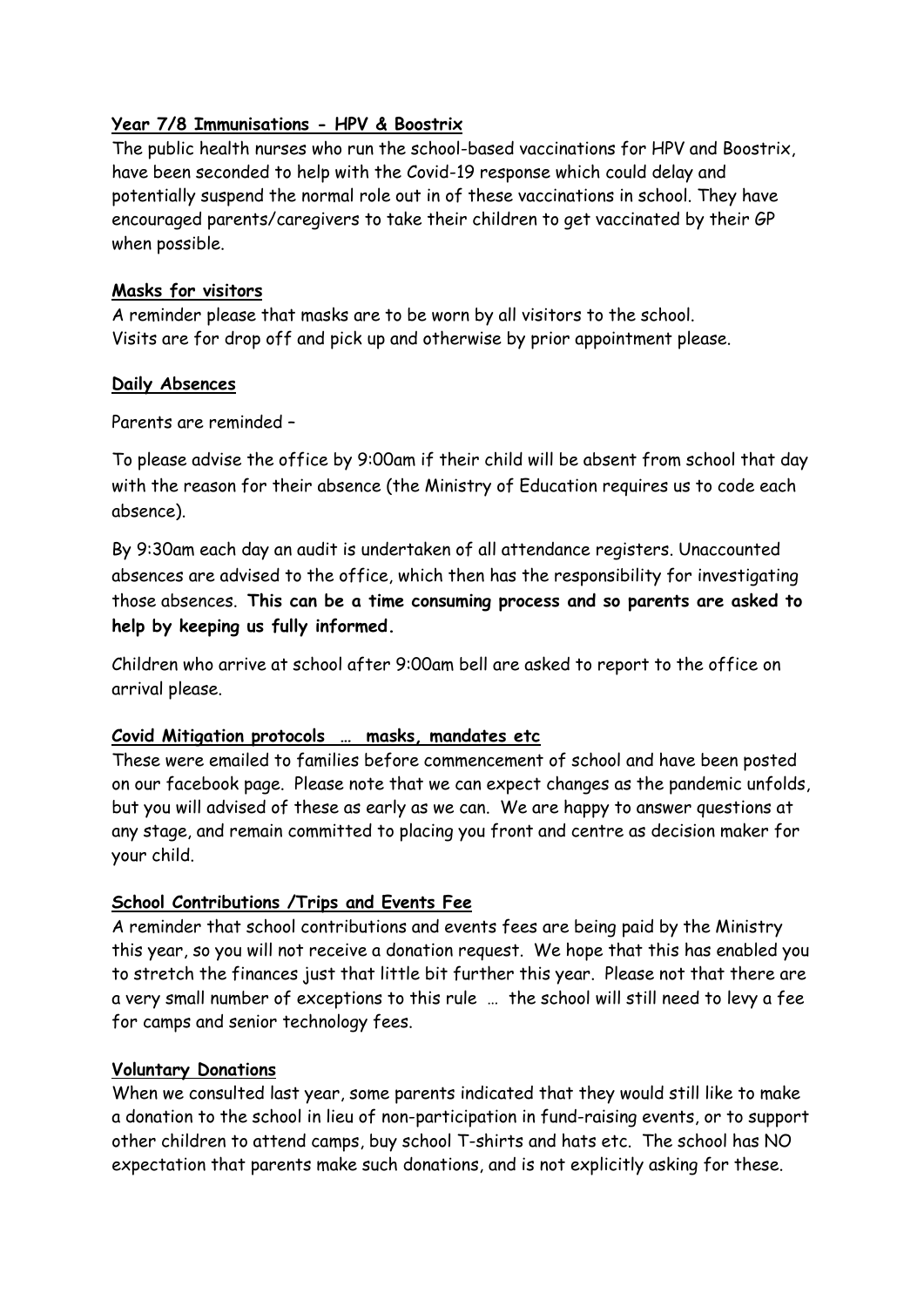If, however, you would like to make a tax deductible donation for purposes similar to those stated above, you are entitled to do so. Please give Paula a call if this is your intention. These funds will be set aside from other funds so that they are used for the intended purpose.

#### **Digital Devices 2022 – year 5 and up (NOT REQUIRED AT YEAR 4 IN 2022)**

We prefer laptops and chrome books, as these fill our device needs better than an iPad, but whatever your child has we will work with. Parents should feel under no pressure to purchase devices for their children … this is your call … we will do our best to provide as many shared (non take home devices) as we can.

We will continue to ensure that time on devices is not overdone, there will always be plenty of time for learning and interacting in a variety of ways.

#### **Collecting children early**

With current covid restrictions, parents are strongly discouraged from entering the school unless they have an appointment (and then masks and sign-in at the office are a requirement please).

If you wish to collect your child early please ...

... .phone the office (not your child's teacher) when you arrive and wait outside the **side gate**

... your child will then be collected from their classroom and brought to you (this means they don't miss too much schoolwork)

Please allow time, when collecting your child, for the office staff to locate them and for them to collect all their belongings. (Classes may be on the bottom field, in the library, computer suite etc.)

*Thank you so much for your co-operation ... you have been truly amazing.*

#### **Junior pick up**

Just a gentle reminder that children departing early (2:40) should be picked up from the top carpark rather than the bus bay at the end of the day. This way we can supervise them all the way to you and be sure they are safe.

#### **Corona Virus … Omicron etc.**

Please err on the side of caution, and remember that we have a duty of care to keep each other safe. Consequently please …

- 1. Do not send sick children to school
- 2. Especially do not send your child to school of they have a cold, cough, running nose, fever, or other flu like symptoms.
- 3. Have contingencies in place in the event that you are asked to pick your child up from school
- 4. Keep your child at home for at least 48 hours post final symptoms

5. Keep the school advised of any matters which have the potential to impact widely.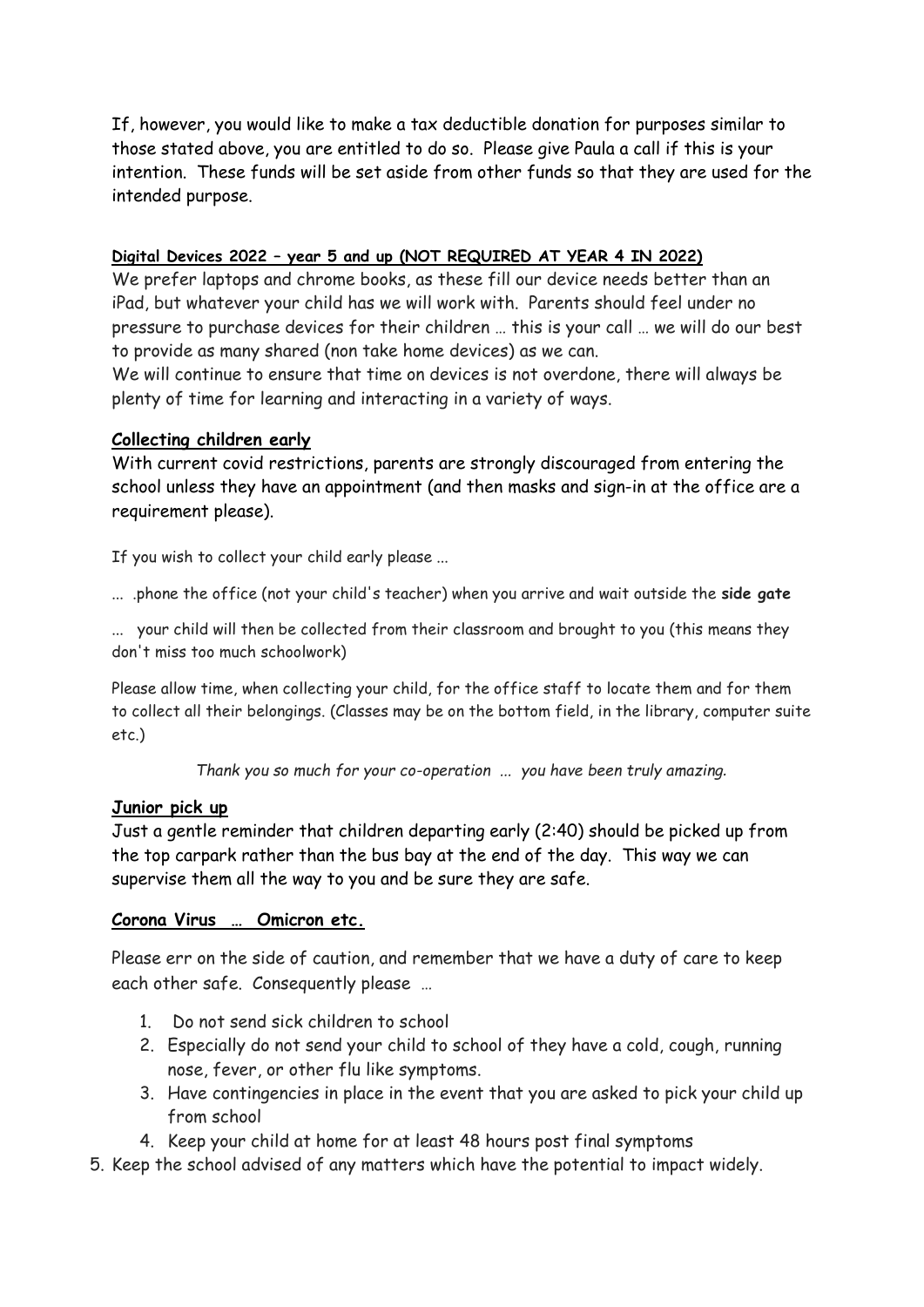6. If you visit school, please sign in and out from the office (with the exception of a relatively quick drop off or pick up)

**7. Advise the school urgently if you or your child have covid or are close contact.**

If concerned, unsure, or have travelled overseas please contact Healthline at 0800 611 116 or your GP for medical advice.

If you would like information on the covid vaccine for children please email Paula on [admin@matarau.school.nz](mailto:admin@matarau.school.nz) (we have a number of hard copies we can send home on request).

#### **Senior Study Hour (Years 7 & 8)**

Senior Study Hour operates 3:00 to 4:00 on Mondays, Wednesdays and Thursdays. Children may attend anywhere from 1 to 3 of these weekly sessions. If you would like to register your child please do so by contacting Mrs Donaldson on kdonaldson@matarau.school.nz.

#### **Cell phones**

We realise that some parents like their children to have a cell phone on them in the event of an emergency.

If your child does bring a cell phone to school, please note that these must be dropped to the school office on arrival at school and picked up on departure each day. If you want to get a message to your child during the school day this should be channelled through the school office who will deliver the message to your child.

#### **Stationery**

If your child does not have their stationery please organise this as soon as possible. All items can be purchased from Baigents in town (class stationery lists are available from our office on request). Additional stationery can also be purchased throughout the year from the office.

#### **Homework**

Home Learning is **encouraged but optional** at Matarau School. For most children this will mean 4 nights home learning a week (around 20 minutes each night), with most of this time spent on word learning, maths basic facts and reading, with one activity related to their class programme. Parents should feel free to advise their child's teacher if the load needs to be lightened for any reason, or if they wish their child excused from home learning altogether. This saves tension and time wasted chasing home learning. **If you do NOT want your child to receive home learning, please advise their teacher NEXT week**. If you are on board, please set a regular time and place, and advise us if we can help with any "speed wobbles" along the way. Let's start as we mean to continue, by getting routines well established.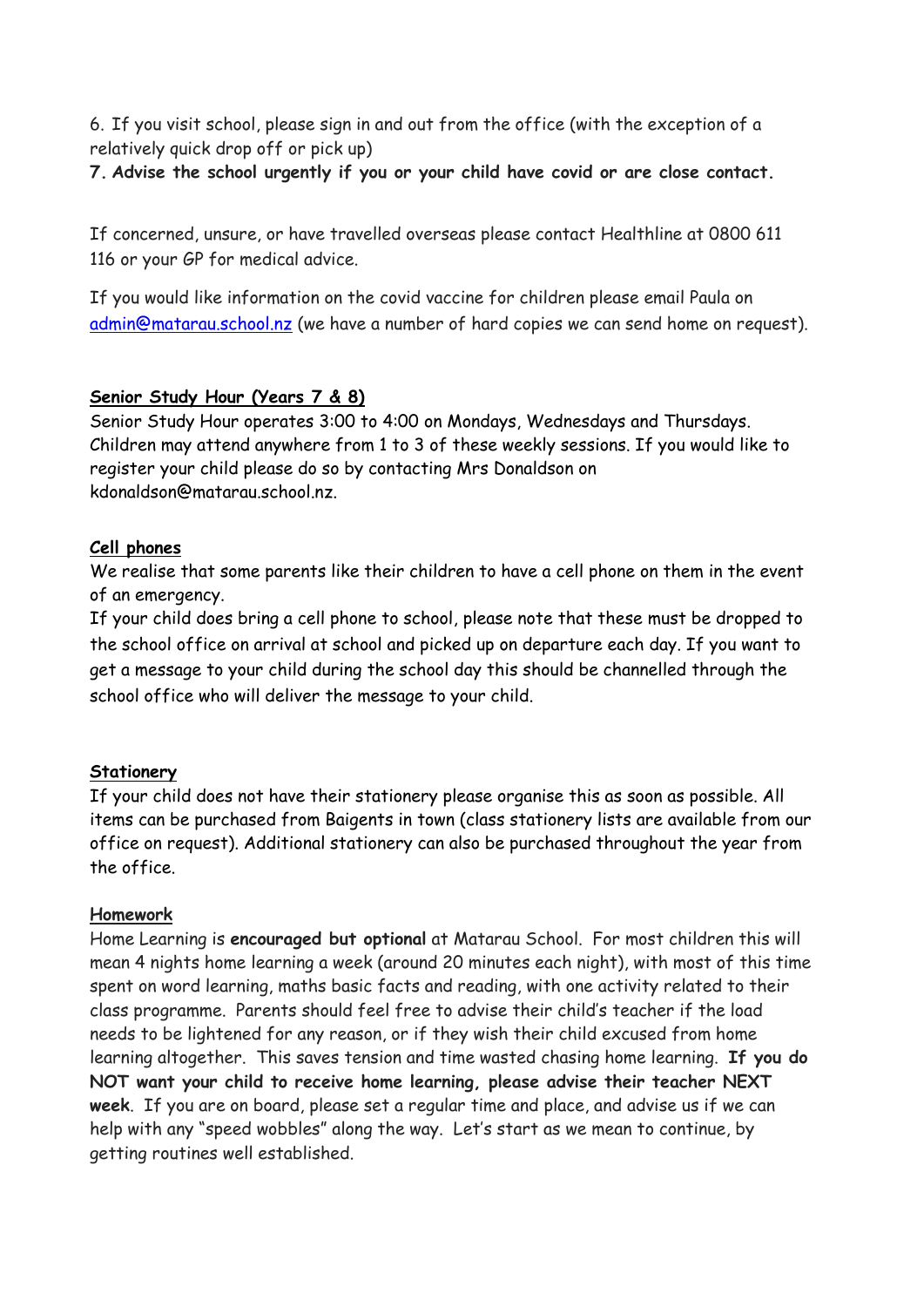*(Although the research is a little inconclusive, we believe that regular home learning routines lead to better performance, a better preparation for secondary school, and better longer term outcomes for a good number of children).*

#### **Punctuality**

In order to aid in the smooth operation of classes (and in order to teach an important life skill) we request that children are at school at least 10-15 minutes before the morning bell to give them time to settle, connect with their teacher, and prepare for the day ahead. If running unavoidably late please give the school office a call, we understand that sometimes things don't quite go to plan. Many thanks.

#### **Learning Support Programme**

A number of parents were advised last year that their children had been placed in Learning Support programmes to commence 2022. This is a valuable opportunity for a more personalized and intensive learning programme, in an area of need, and parental support with assigned homework tasks is expected.

#### **School Swimming Pool**

The school pool was booked for some major repairs and a repaint last year. Due to covid lockdowns, labour shortages, MoE process requirements, and a backlog of work, we have waited in a long queue with others. We thought we finally had this booked for January, but this has been moved to February, so fingers crossed. We are pushing to have this done as soon as possible and will keep you posted.

#### **End of Day Buses**

If your child will not be on their customary bus at the end of the day please –

- Either 1. Advise the office before 2:45pm (in which case a note is put on the bus clip)
- Or 2. Drop by the office to let us know

This saves time searching for children and enables us to get buses underway on time. If you wish your child to travel on an alternative bus (i.e. not their regular bus) the prior consent of the office must be obtained. Consent will depend on bus loadings.

#### **Term Headlice Inspection**

Please check your children's hair weekly, and respond promptly ion the event of infestation. We will resume inspections when circumstances allow. Thank you.

#### **Medical Forms/Address/Contact Details**

On enrolment parents provide important details on contacts / custody issues / medical conditions / medications etc. Please continue throughout the year to keep us informed so that we can properly discharge our duty of care to your child(ren).

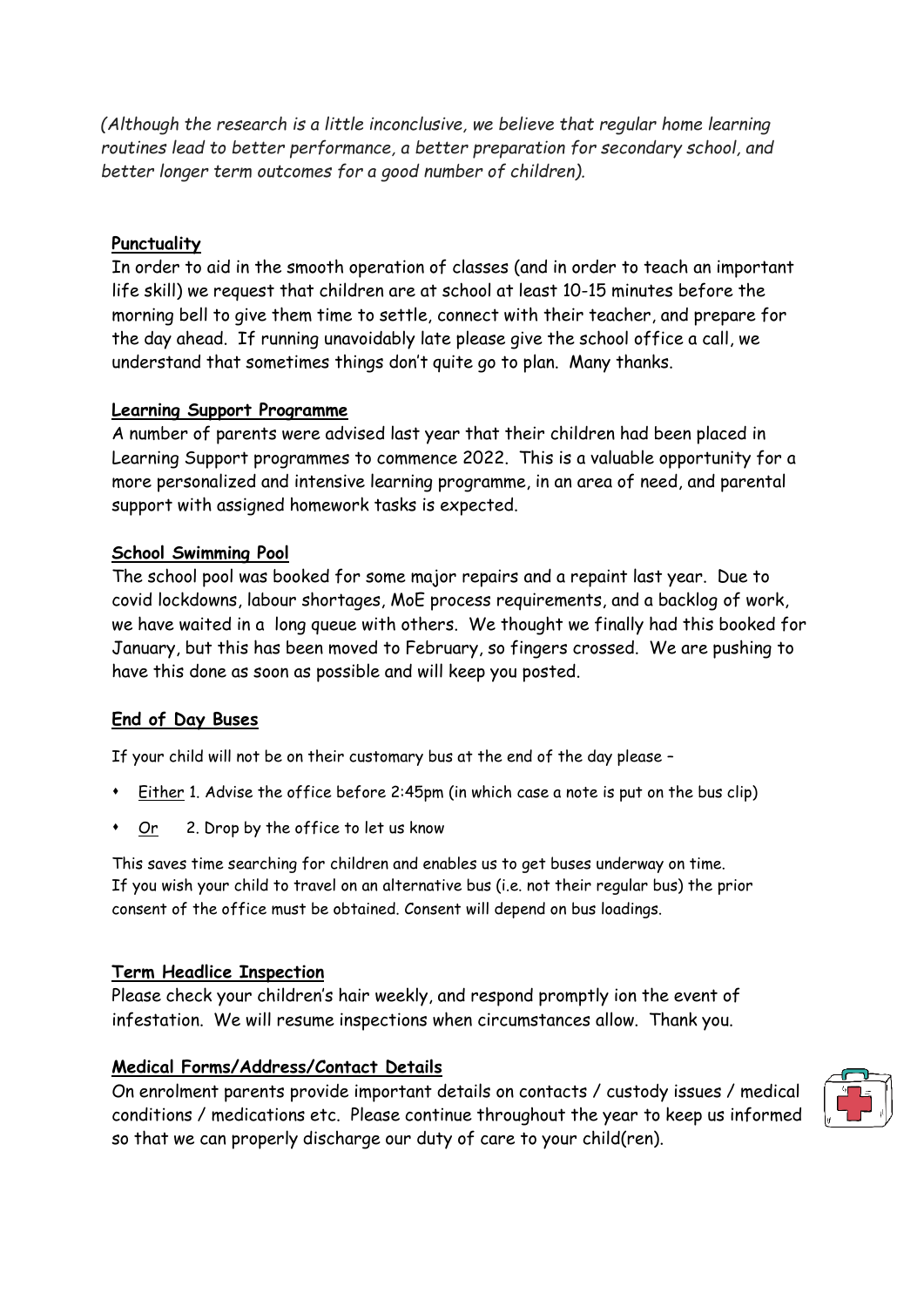#### **Medications**

Medications should be held at, and administered from, the school office. Where we currently hold medication for your child, please call by the office within the next 2 weeks to check expiry dates and arrange replacement where necessary.

#### **Sunhats**

A reminder that school bucket sunhats are compulsory in terms 1 and 4. Please ensure these are packed at the beginning of each school day. New hats can be purchased from the office for \$10. Clothing which covers the shoulders is also advisable with sun block at your discretion.

#### **Guitar Lessons**

If interested in after school guitar lessons please phone Vangie on 021 188 3251, or email [killalea@outlook.com](mailto:killalea@outlook.com) during the month of February.

#### **Creating optimal conditions for learning (just a reminder)**

Research has that the following simple actions have a very positive impact on learning …

- .. **drinking plenty of water**. Parents are asked to ensure children bring a water bottle to school each day. A reminder that water is preferable to sugar based drinks. We will encourage them to have their water bottle on their desks at all times during the day (a good idea when you consider the brain is 90% water).
- … a **good nights sleep**. A target bedtime of 8:00 PM (or earlier) is suggested for all children.
- .. a **suitable breakfast** and **healthy lunch**. With food as close as possible to its natural form.

.. don't forget to **show an interest** in what your child is doing at school. Share mealtimes with them if possible and don't let them overdo the homework – we all need time to play.

#### **Have your residential / contact details changed?**

… if so please let Paula know.

**If you formerly resided out of zone, and are now residing in zone, we are particularly keen to hear from you**. In zone children generate more funding ... which means more and better resources for students. So please let us know next week if your children were balloted into the school initially and have moved into our zone since then.

#### **Lunches**

Remember you can order a nice warm lunch every Thursday or Friday Sushi. Orders need to be in on the day before 8am. Please visit the website www.lunchonline.co.nz for ordering.

#### **Sunhats**

A reminder that school bucket sunhats are compulsory in terms 1 and 4. Please ensure these are packed at the beginning of each school day. New hats can be purchased from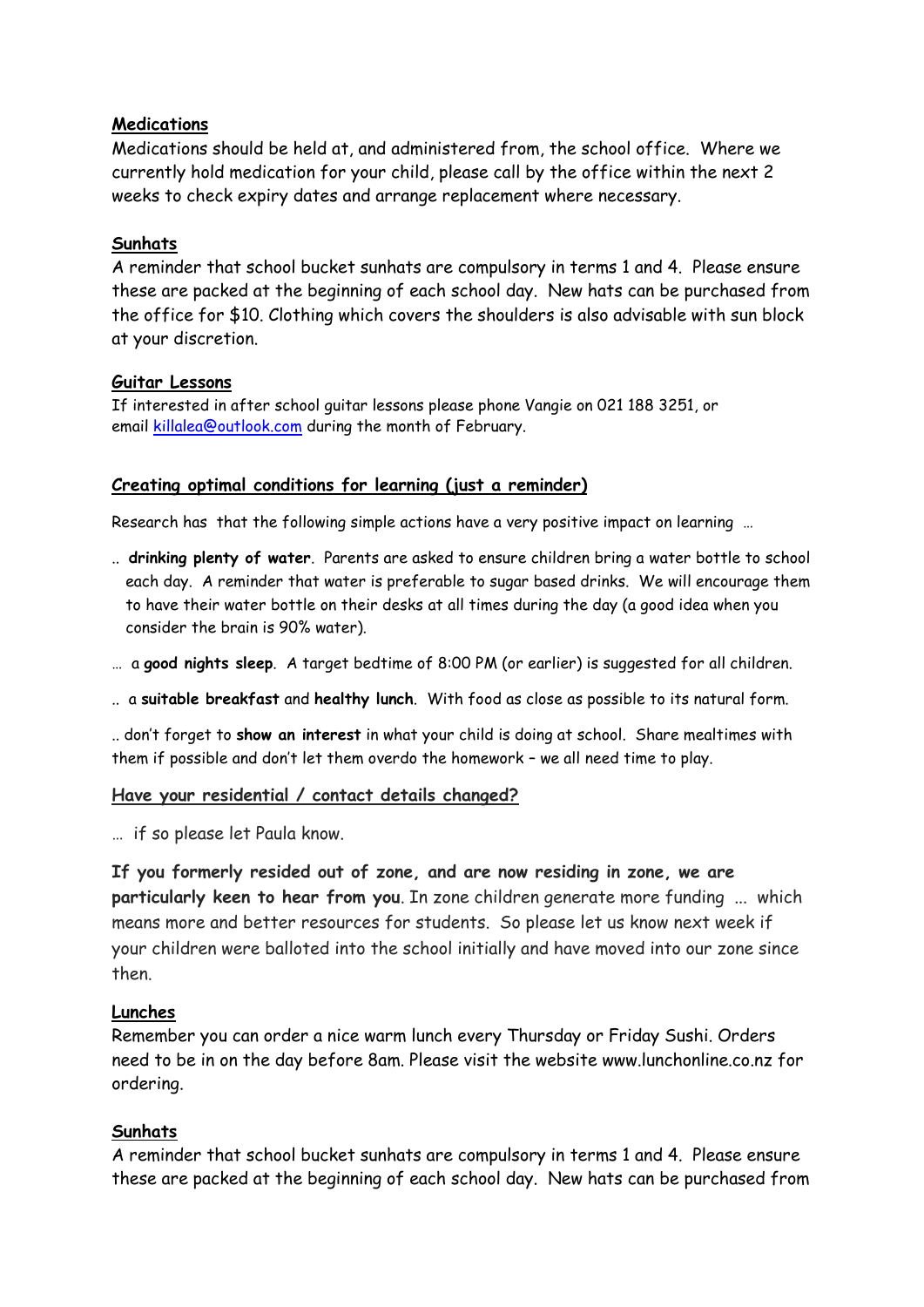the office for \$10. Clothing which covers the shoulders is also advisable with sun block at your discretion.

#### **After School Care**

If you think you would use our After School Care programme please contact Tracey on 021 127 1115 to enrol, or for more information.

#### **School Direction for 2022**

Kevin is available by appointment (or google meet) to talk about the direction of the school this year, and is happy to speak with individuals or groups. Writing, science and technology, and student wellbeing (including growing kindness and resilience) are topics of special interest to us this year, and so drop by to chat, or tap your child's teacher on the shoulder if you want to know more.

#### **Final Word**

Thank you for the many ways in which you have contributed to a fantastic first couple of weeks. Let your child's teacher know if your child is taking a wee while to settle or if we can help in any way. Again … best wishes to our campers and thanks to those who have worked long and hard to make camp happen.

## **Community Notices**

#### **Piglets for sale**

Saddleback XLarge white piglets. 3 Boys and 3 girls available \$120 each. Phone Jenny 027 3258617

#### **House for rent**

Tudehope Road, a modest 3 bedroom cottage on 2ha . No garaging , looking for around \$430 pw. Short or long term tenants. If anyone is interested either email me (bernardcrosbie@hotmail.com)or call me on 02102555456

#### **NZ Football**

Nz Football have designated the month of March as Girls & Women's Football Month, where the female game will be promoted extensively right around the country. With the FIFA Women's World Cup due to be played in Australia and New Zealand in 2023, this is an ideal opportunity to give girls and women a chance to experience the wonderful game of football ahead of that amazing event.

As part of this promotion, NRF will be running a Girl's & Women's Twilight programme at Tikipunga Sports Park on Monday evenings, 5.00 to 6.15pm from Monday 7th March to Monday 28th March. Games will be 5-a-side, on small pitches, aimed at fun and enjoyment in a relaxed, safe, non-judgemental environment and it's **FREE!** (See attached documents for more details).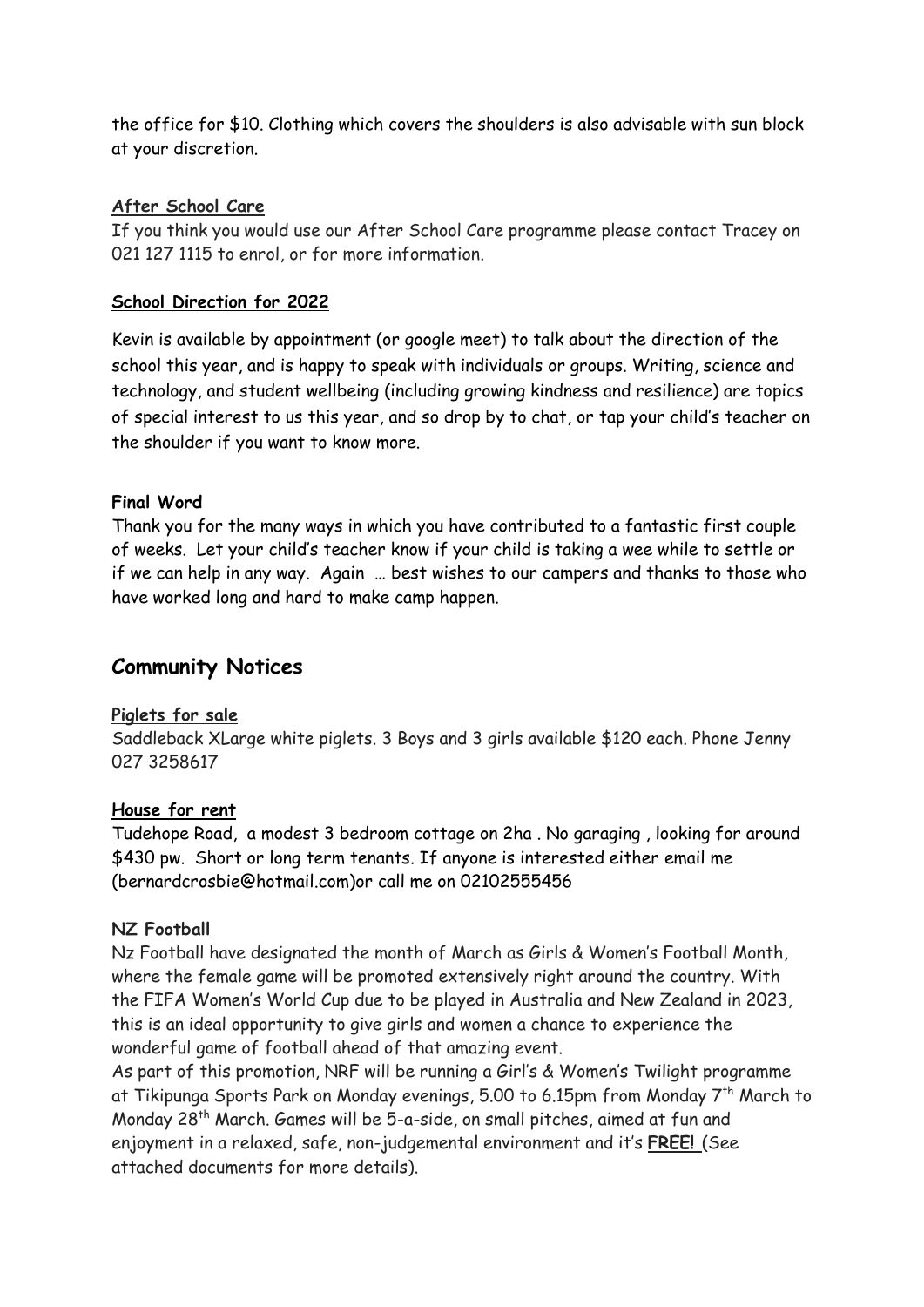

# **Te Manawa Tahi Community Timetable**



All hubs are open from 9:00am until 12:00pm unless otherwise stated.

If you have a concern about your child's language development, learning progress, social and emotional wellbeing, or behaviour, Te Manawa Tahi have specialists available so you can discuss your concerns directly with them.

This is a free service and each site will be identified by a Te Manawa Tahi flag.

| Date       | <b>Hub Locations</b><br><b>Term 1 2022</b>                                    |  |
|------------|-------------------------------------------------------------------------------|--|
| Thu 17 Feb | <b>Ministry of Education Office</b><br>24 Kaka Street, Morningside, Whangārei |  |
| Wed 2 Mar  | Whanau Focus Centre<br>61 Victoria Street, Dargaville                         |  |
| Thu 10 Mar | <b>Ministry of Education Office</b><br>24 Kaka Street, Morningside, Whangārei |  |
| Wed 23 Mar | Bream Bay Community Trust (10:00am to 12:30pm)<br>9 Takutai Place, Rukākā     |  |
| Thu 31 Mar | <b>Ministry of Education Office</b><br>24 Kaka Street, Morningside, Whangārei |  |

Drop into a hub or make an appointment by phoning 0800 5248 4256 or emailing TT.Support@education.govt.nz.



# **AGES 9 TO 18 CODING LESSONS**



# **Coding NZ Lessons**

- Learn coding languages to create technology.
- An expert tutor is online to help during lessons.
- 1 hour per week at 4pm, 5pm or 6pm weekdays.
- Try a free trial lesson at codingnz.com